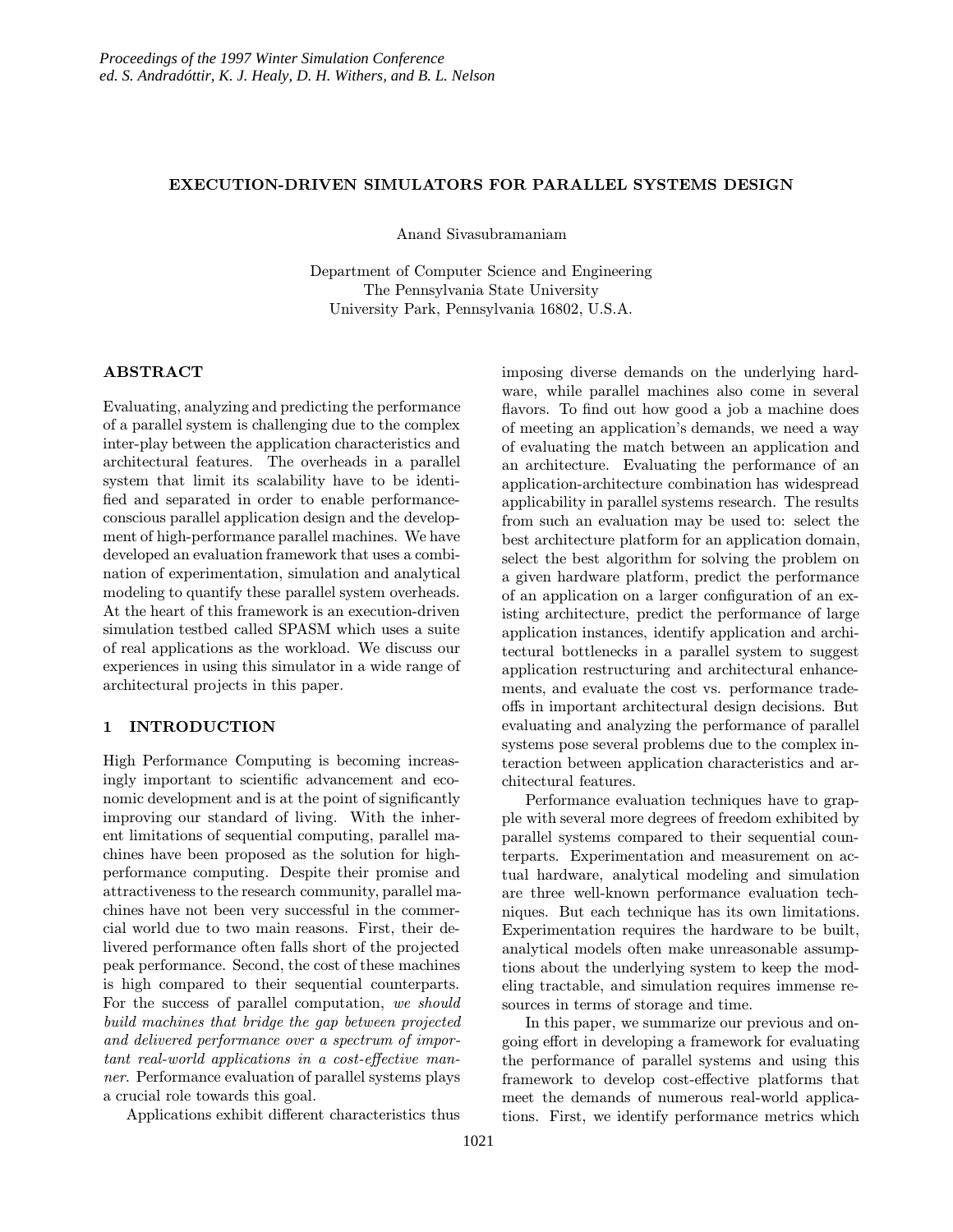are essential to understand the intrinsic algorithmic and architectural artifacts that impact the performance of a parallel system. Next, we outline an evaluation framework that we have developed to quantify these metrics. The framework uses all three performance evaluation techniques to alleviate their individual limitations. At the heart of this framework lies SPASM (Simulator for Parallel Architectural Scalability Measurements) which provides detailed performance profiles for applications on a range of parallel hardware platforms. This simulator helps identify, isolate and quantify the algorithmic and architectural bottlenecks in an execution, that can be used for application restructuring and to suggest architectural enhancements. In the rest of the paper, we illustrate the utility of an execution-driven simulator such as SPASM in several architectural projects.

The rest of this paper is organized as follows. In Section 2, we identify performance metrics that we require from evaluating a parallel system and discuss different evaluation techniques. Section 3 outlines our evaluation framework and the SPASM simulator. Section 4 summarizes our experience and results in using execution-driven simulators for several architectural projects. Finally, Section 5 presents concluding remarks.

## 2- EVALUATING PARALLEL SYSTEMS

In conducting any evaluation, we need to identify a set of performance metrics that we would like to measure and the techniques and tools that will be used to gather these metrics.

## 2.1 Performance Metrics

Metrics which capture the "available" compute power (MFLOPS, MIPS etc.) are often not a true indicator of the performance actually "delivered" by a parallel system. Metrics for parallel system performance evaluation should quantify this gap between available and delivered compute power since understanding application and architectural bottlenecks is crucial for application restructuring and architectural enhancements. Many performance metrics such as speedup, scaled speedup and isoefficiency, have been proposed to quantify the match between the application and architecture in a parallel system. While these metrics are useful for tracking overall performance trends, they provide little additional information about where performance is lost. Some of these metrics attempt to identify the cause (the application or the architecture) of the problem when the parallel system does not scale as expected. However, it is essential to find the individual application and architectural artifacts that lead to these bottlenecks and quantify their relative contribution towards limiting the overall scalability of the system. Traditional metrics do not help further in this regard.

Parallel system overheads may be broadly classified into a purely algorithmic component (algorithmic overhead), a component arising from the interaction of the application with the system software (software interaction overhead), and a component arising from the interaction of the application with the hardware *(hardware interaction overhead)*. Algorithmic overheads arise from the inherent serial part in the application, the work-imbalance between the executing threads of control, any redundant computation that may be performed, and additional work introduced by the parallelization. Software interaction overheads such as overheads for scheduling, messagepassing, and software synchronization arise due to the interaction of the application with the system software. Hardware slowdown due to network latency (the transmission time for a message in the network), network contention (the amount of time spent in the network waiting for availability of network resources), synchronization and cache coherence actions, contribute to the hardware interaction overhead. Each of these components would cause the performance to deteriorate from the available compute power (potential peak performance) of the hardware. To fully understand the scalability of a parallel system, it is important to isolate and quantify the impact of each of these components on the overall execution. In our earlier research, we have proposed the notion of an overhead function (Sivasubramaniam et al. 1994) that tracks the growth of a particular system overhead with respect to a specific system parameter.

#### 2.2 Evaluation Techniques

Experimentation, analytical modeling and simulation are three well-known techniques for evaluating parallel systems. Experimentation involves implementing the application on the actual hardware and measuring its performance. Analytical models abstract hardware and application details in a parallel system and capture complex system features by simple mathematical formulae. These formulae are usually parameterized by a limited number of degrees of freedom so that the analysis is kept tractable. Simulation is a valuable technique which exploits computer resources to model and imitate the behavior of a real system in a controlled manner. Each technique has its own limitations. The amount of statistics that can be gleaned by experimentation (to quantify the overhead functions) is limited by the monitoring/instrumentation support provided by the under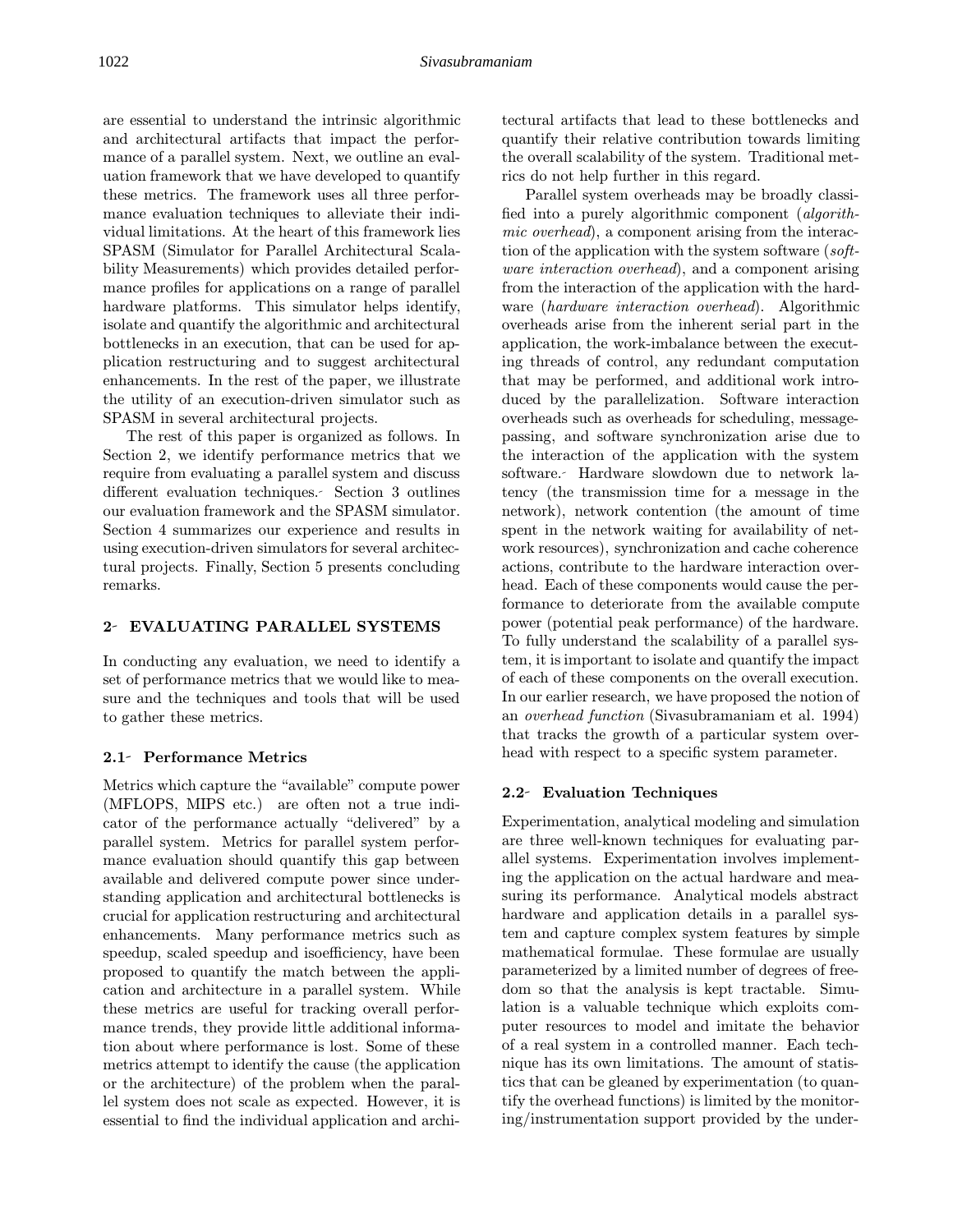lying system. Additional instrumentation can sometimes perturb the evaluation. Analytical models are often criticized for the unrealism and simplifying assumptions made in expressing the complex interaction between the application and the architecture. Simulation of realistic computer systems demand considerable resources in terms of space and time.

### 3 THE FRAMEWORK



Figure 1: The Framework

We have developed an evaluation framework that uses a combination of the three techniques to avoid some of their individual drawbacks. Experimentation is used to implement real-world applications on parallel machines, to understand their behavior and extract interesting kernels (abstractions of applications that capture representative phases of the execution) that occur in them. These kernels are fed to an executiondriven simulator called SPASM which faithfully models the details of the parallel system interactions. The statistics that are drawn from the simulation are used to develop new analytical models or to validate and refine existing models. Simulation is used for detailed study of smaller systems in a non-intrusive manner. Analytical models are used to complement the simulation results to project the performance and overheads for larger systems (than those that can be simulated). When an analytical model is sufficiently validated/refined, it may be possible to use this model in the simulator itself to abstract details in the simulation to ease resource requirements. Using this approach, we have illustrated (Sivasubramaniam et al. 1995a) how the details of cache simulation and the details of interconnection network simulation may be abstracted by suitable models to gain substantial savings in the simulation time.

At the heart of our evaluation framework lies a

simulation platform called SPASM which is used to identify, isolate and quantify the individual parallel system overheads.

SPASM is an execution-driven simulator written in CSIM used for simulating the execution of a parallel program on a parallel machine. As with other recent simulators the bulk of the instructions in the parallel program is executed at the speed of the native processor (SPARC in our studies) and only instructions such as LOADs/STOREs on a shared memory platform, and SENDs/RECEIVEs on a message passing platform, that may potentially involve a network access are simulated. The rationale behind this approach is that since uniprocessor architecture is getting standardized with the advent of RISC technology, we can fix most of the processor characteristics (such as instruction sets, clocks per instruction, floating point capabilities, pipelining) by using a commodity processor as the baseline for each processor in our parallel system. A detailed simulation of the processor architecture is not likely to contribute significantly to our understanding of the scalability of a parallel system. The input to the simulator is parallel applications written in C. On a message passing system, the calls (SENDs/RECEIVEs) which trap to the simulator are inserted into the application program explicitly by the programmer. On a shared memory system, a pre-processor inserts code into the application program to trap to the simulator on a shared memory reference. On both systems, the compiled assembly code is augmented with cycle counting instructions which is used to keep track of the time spent in the application program since the last trap to the simulator. Finally, the assembled binary is linked with the rest of the simulator code.

A simulation platform like SPASM allows us to vary a wide range of hardware parameters such as the number of processors, the CPU clock speed, the network topology, the bandwidth of the links in the network, the network switching delays, and the cache parameters (the block size, cache size, associativity, etc). SPASM gives a wide range of statistics that isolate and quantify the contribution of each parallel system overhead on the overall execution time of the application. Further, these overheads can be quantified for different phases of the execution that can help in performance debugging for application restructuring and for suggesting architectural enhancements.

## 4 PROJECTS USING THE FRAMEWORK

We have used the above framework in a wide spectrum of architectural projects that are summarized below. Even though SPASM has been used to model and study message passing systems, the projects dis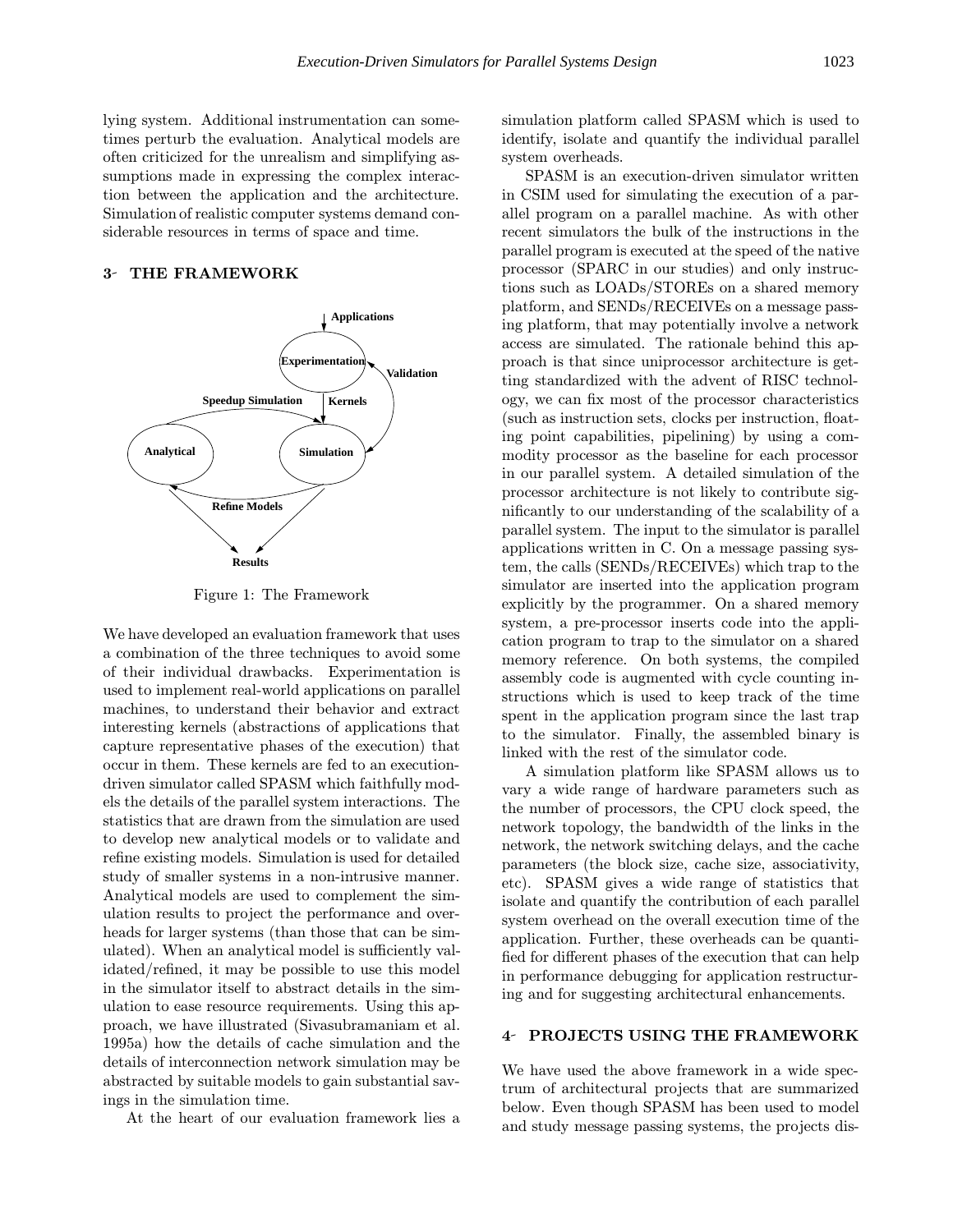cussed here have used only its shared memory capabilities.

### 4.1 Validating Abstractions

Abstracting features of parallel systems is a technique often employed in performance analysis and algorithm development. For instance, abstracting parallel machines by theoretical models like the PRAM has facilitated algorithm development and analysis. Such models try to hide hardware details from the programmer, providing a simplified view of the machine. Similarly, analytical models used in performance evaluation abstract complex system interactions with simple mathematical functions, parameterized by a limited number of degrees of freedom that are tractable. Abstractions are also useful in execution-driven simulators where details of the hardware and the application can be captured by abstract models in order to ease the demands on resource (time and space) usage in simulating large parallel systems. Some simulators already abstract details of instructionset simulation, since such a detailed simulation is not likely to contribute significantly to the performance analysis of parallel systems.

An important question that needs to be addressed in using abstractions is their validity. Our framework serves as a convenient vehicle for evaluating the accuracy of these abstractions using real applications. In (Sivasubramaniam et al. 1995a), we have illustrated the use of the framework to evaluate the validity and use of abstractions in simulating the interconnection network and locality properties of parallel systems. An outline of the evaluation strategy and results are presented below.

For abstracting the interconnection network, we have used the recently proposed  $LogP$  model that incorporates the two defining characteristics of a network, namely, latency and contention. For abstracting the locality properties of a parallel system, we have modeled a private cache at each processing node in the system to capture data locality. Shared memory machines with private caches usually employ a protocol to maintain coherence. With a diverse range of cache coherence protocols, it would become very specific if our abstraction were to model any particular protocol. Further, memory references (locality) are largely dictated by application characteristics and are relatively independent of cache coherence protocols. Hence, instead of modeling any particular protocol, we have chosen to maintain the caches coherent in our abstraction but do not model the overheads associated with maintaining the coherence. Such an abstraction would represent an ideal coherent cache that captures the true inherent locality in an application. Furthermore, if our abstraction closely models the behavior of a machine with a simple cache coherent protocol, then it would even more closely model the behavior of a machine with a fancier cache coherence protocol.

We have used our simulation framework for evaluating these abstractions. We have compared the results from simulating the five applications on a machine incorporating these abstractions with the results from an exact simulation of the actual hardware. Our results show that the latency overhead modeled by LogP is fairly accurate. On the other hand, the contention overhead modeled by LogP can become pessimistic for some applications since the model does not capture communication locality. The pessimism gets amplified as we move to networks with lower connectivity. With regard to data locality, results show that our ideal cache, which does not model any coherence protocol overheads, is a good abstraction for capturing locality over the chosen range of applications.

Apart from evaluating these abstractions in the context of real applications, the isolation and quantification of parallel system overheads has helped us validate the individual parameters used in each abstraction. The simulation of the system which incorporates these two abstractions is around 250-300% faster than the simulation of the actual machine. Using a similar approach, one may also use this framework to refine existing models (like reducing the pessimism in LogP in modeling contention), or even develop new models for accurately capturing parallel system behavior.

#### 4.2 Synthesizing Network Requirements

For building a general-purpose parallel machine, it is essential to identify and quantify the architectural requirements necessary to assure good performance over a wide range of applications. Such a synthesis of requirements from an application view-point can help us make cost vs. performance trade-offs in important architectural design decisions. Our framework provides a convenient platform to study the impact of hardware parameters on application performance and use the results to project architectural requirements. We have conducted such a study in (Sivasubramaniam et al. 1995b) towards synthesizing the network requirements of the applications mentioned earlier, and the experimental strategy along with interesting results from our study are summarized here.

To quantify link bandwidth requirements for a particular network topology, we have simulated the execution of the applications on such a topology and vary the bandwidth of the links in the network. As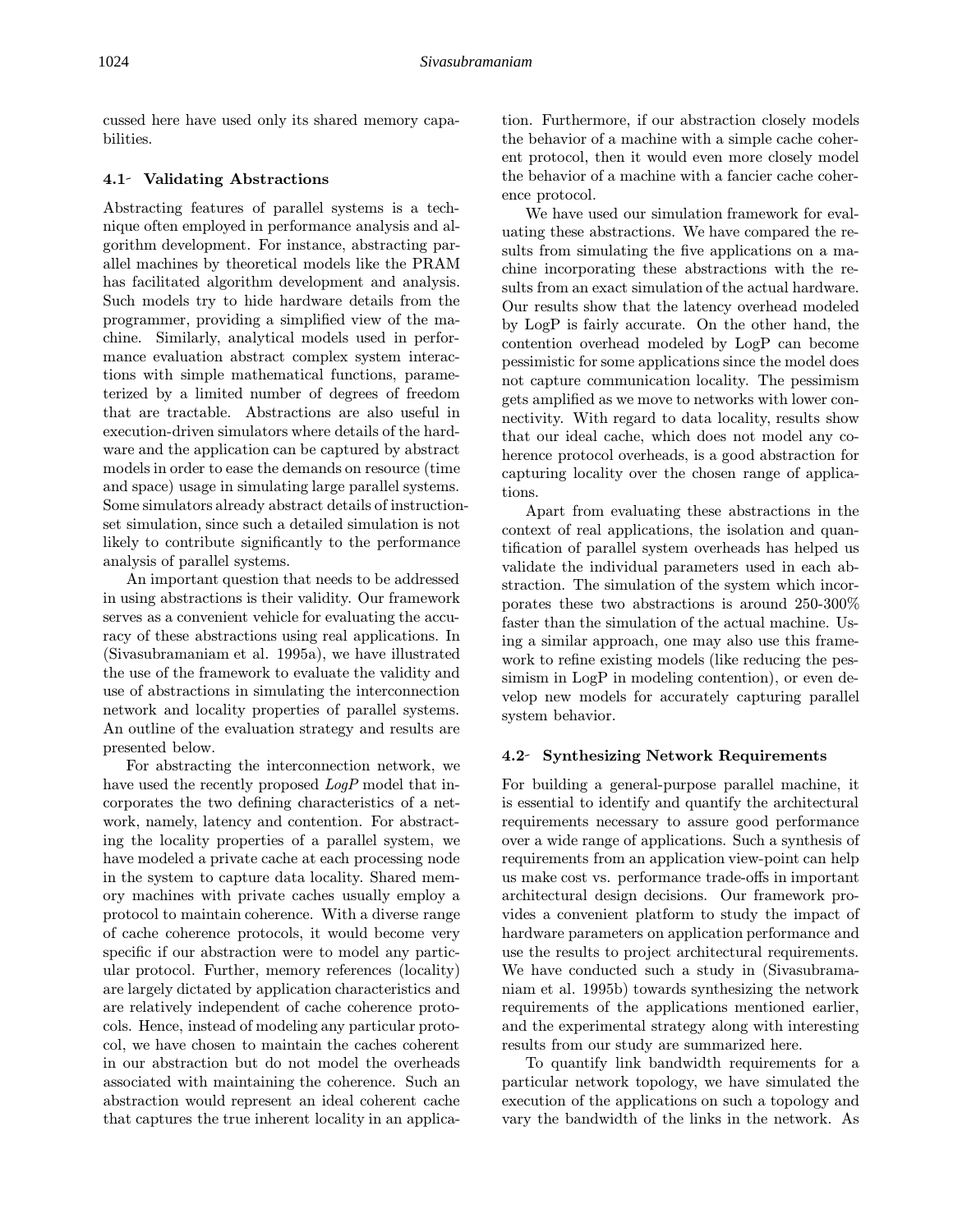the bandwidth is increased, the network overheads (latency and contention) decrease, yielding a performance that is close to the ideal execution. From these results, we have arrived at link bandwidths that are needed to limit network overheads (latency and contention) to an acceptable level of the overall execution time. We have also studied the impact of the number of processors, the CPU clock speed and the application problem size on bandwidth requirements. Computation to communication ratio tends to decrease when the number of processors or the CPU clock speed is increased, making the network requirements more stringent. An increase in problem size improves the computation to communication ratio, lowering the bandwidth needed to maintain an acceptable efficiency. Using regression analysis and analytical techniques, we have extrapolated requirements for systems built with larger number of processors.

The results from the study suggest that existing link bandwidth of 200-300 MBytes/sec available on machines like Intel Paragon and Cray T3D can easily sustain the requirements of some applications even on high-speed processors of the future. For the other applications studied, one may be able to maintain network overheads at an acceptable level if the problem size is increased commensurate with the processing speed.

The separation of the parallel system overheads plays an important role in synthesizing the communication requirements of applications. For instance, an application may have an algorithmic deficiency due to either a large serial part or due to work-imbalance, in which case 100% efficiency is impossible regardless of other architectural parameters. The separation of overheads enables us to quantify bandwidth requirements as a function of acceptable network overheads (latency and contention). The framework may also be used for synthesizing requirements of other architectural features such as synchronization primitives and locality capabilities from an application perspective.

#### 4.3 Deriving Architectural Mechanisms

The single most important overhead limiting performance of parallel applications is the communication overhead. One solution is to make the network as fast as possible so that even though the application does not make any fewer network accesses, the overheads will not manifest as a significant component of the total execution time. But the resources to sustain the necessary bandwidth may simply not be available in some cases. The second approach is to reduce the network accesses incurred in the execution or to tolerate the communication overhead if these accesses are

unavoidable. Cache coherence protocols, weak memory consistency models, prefetch, poststore, and multithreading are some of the proposed latency reducing and tolerating techniques in the context of shared memory architectures. It has been shown that no one technique is universally applicable for all applications. On the other hand, a close examination of the communication behavior of a range of applications can help derive a set of architectural mechanisms that may prove beneficial and we have conducted such a study in (Ramachandran et al. 1995) using our evaluation framework. By examining the communication properties of applications, we have proposed a set of explicit communication primitives that are generalizations of the poststore and prefetch mechanisms.

Cache coherence protocols broadly fall into two categories: write-invalidate and write-update. Invalidationbased schemes are more suited to migratory data and can become inefficient when the producer-consumer relationship for shared data remains relatively unchanged during the course of execution. On the other hand, update-based protocols can result in significant overheads due to repeated updates to the same data before they are used by another processor, as well as redundant updates when there are changes to the sharing pattern of a data item. The update and invalidation based schemes thus have their relative advantages and disadvantages, and based on application characteristics one may be preferable over the other. Invalidations are useful when an application changes its sharing pattern, and updates are useful to effect direct communication once a sharing pattern is established.

By examining the communication properties of a spectrum of applications, we have derived a set of explicit communication primitives that use senderinitiated communication within the context of an underlying invalidation-based protocol. The three proposed primitives intelligently propagate the data items to one or more consumers as soon as the data items are produced. The first primitive is intended for applications with static communication behavior where the consumer set of a data item is available at compile time. As a result, this set can be directly supplied to the hardware when the data item is produced. The second primitive is intended for variables governed by locks and it uses the lock structure to propagate data items to the processor next in line for the lock. The third primitive is for applications with dynamic communication behavior which detects the arrival of a new consumer to a current sharing pattern, and uses this information to intelligently mix invalidates with updates.

The execution-driven simulation of real applications has played an important role in this exercise. It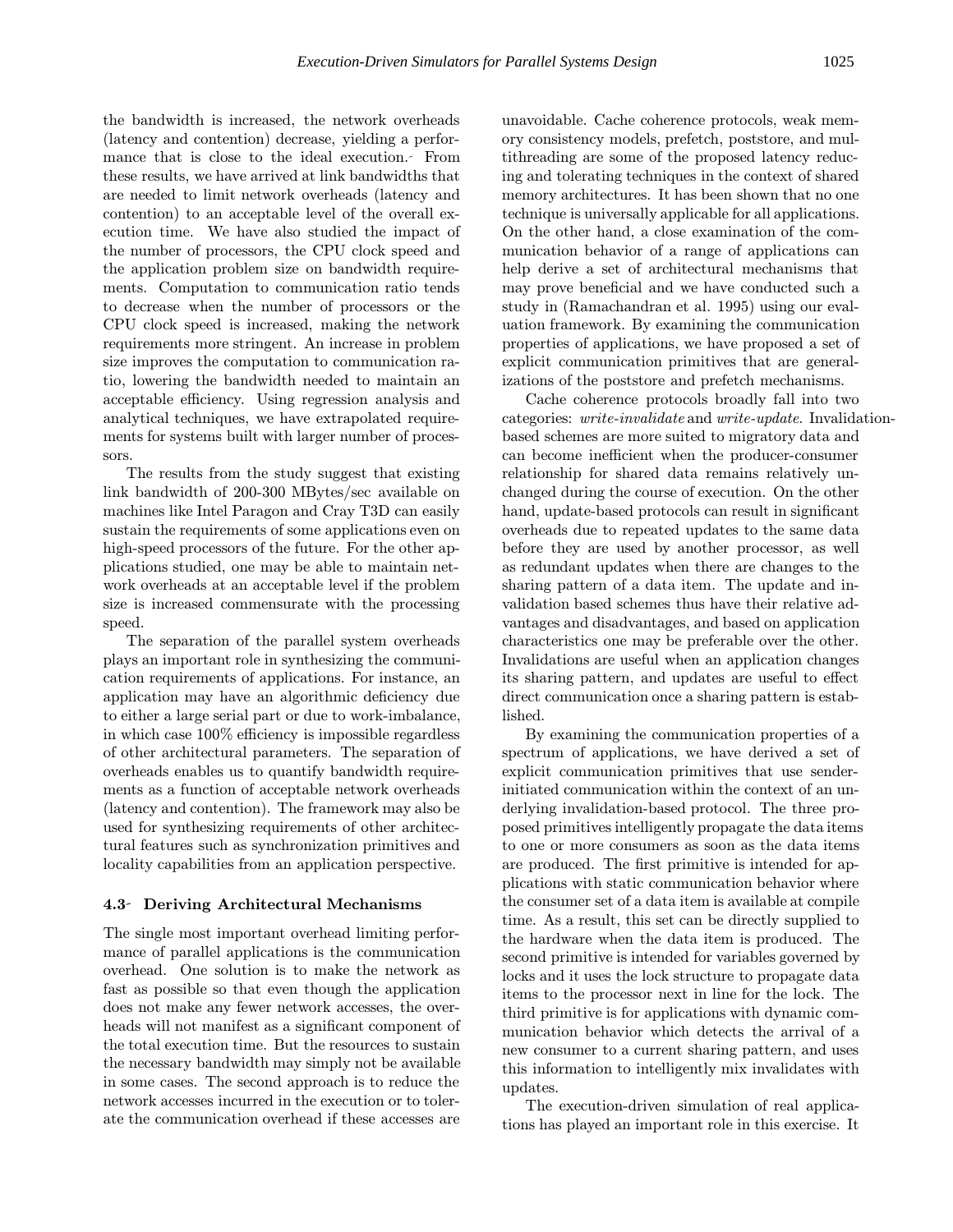has helped us identify and isolate typical communication scenarios in applications and derive a set of mechanisms that can optimize these scenarios. It has also helped us evaluate the cost-effectiveness of these primitives, and the benefits of these primitives over alternate mechanisms. A related study (Shah, Singla, and Ramchandran 1995) develops a realistic model for a shared memory machine, and using SPASM shows that for a spectrum of applications almost all the inherent communication in them may be overlapped with computation. This serves as the motivation for further research in developing explicit sender-initiated communication mechanisms.

#### 4.4 Evaluating Network Designs

The complex interaction between a parallel architecture and an application makes it essential to use realistic workloads for evaluating parallel systems. Performance analyses of processors, caches, memory and I/O subsystems have therefore been conducted with parallel benchmarks. However, unlike other subsystems, the design and analysis of the interconnection network, which is perhaps the most crucial hardware component in a parallel machine, has rarely used the knowledge of workloads generated by parallel applications.

There are two differing perspectives of viewing the multiprocessor interconnection network. From the viewpoint of a software designer or an application programmer, it helps to make certain simplifying assumptions about the interconnection network such as assuming a constant delay or a simple model which does not take into account the details of message traversal within the actual network. These assumptions are sufficiently accurate when the objective is to minimize the communication required. By making these assumptions, performance evaluation of the system can be simplified and speeded-up. Interconnection network designers have a more networkcentric viewpoint. From this viewpoint, improving the network performance is critical. Network topology, switching mechanism, routing, flow control, and communication workload, together determine the network performance. Until recently, network research has primarily focussed on the first four parameters to optimize network latency and throughput. Network designers have traditionally used synthetic benchmarks to evaluate their designs. At best, these benchmarks try to mimic some typical communication behavior in applications. The performance results derived from synthetic workloads can provide a general guideline or bounding values, while it may be difficult to make cost-performance architectural design decisions using these results.

SPASM is perhaps the first execution-driven simulator that has been used to integrate both these viewpoints into a single evaluation framework. It has been used extensively to study performance over a wide range of real applications and network parameters. For instance, in (Vaidya, Sivasubramaniam, and Das 1997a) we have used it to study the performance of a 2-dimensional mesh network for 5 shared memory applications. The specific aim in this study is to verify whether the promised performance improvement (for synthetic workloads) using recently proposed network enhancements, such as virtual channels and adaptive routing, is indeed obtained for real applications, and if so do these benefits override the cost of providing these enhancements.

The performance results show that there is a modest performance benefit with these enhancements in the average network latency for the messages. However, with respect to the overall execution time, this improvement is dwarfed in comparison to the other components which constitute the execution time. When considered in the context of application scalability in terms of the number of processors and the problem considered, even though many of the considered applications inject a large number of messages into the network, their arrival into the network does not seem to generate any significant contention for network resources. Consequently, virtual channels and adaptive routing algorithms, which attempt to lower the network contention and not the raw network latency, do not show substantial saving in execution time. Further, our results suggest that the performance rewards may not justify the cost of these enhancements unless an application is highly communication intensive and potentially scaling poorly. On the other hand, if any of these enhancements were to slow down the network router, then there is a significant degradation in performance.

This study (Vaidya, Sivasubramaniam, and Das 1997a) has served has the motivation for yet another project (Vaidya, Sivasubramaniam, and Das 1997b) where we are trying to develop better routers for interconnection networks. In this project, we have formalized a pipelined model for the network router, and we have evaluated the trade-offs between different router designs using our simulator. We have also proposed and evaluated dynamically adaptable selection functions within the router to route messages along less congested paths.

### 4.5 Characterizing Communication Behavior

Characterization of the communication in parallel applications is essential in understanding their interplay with parallel architectures, to maximize the perfor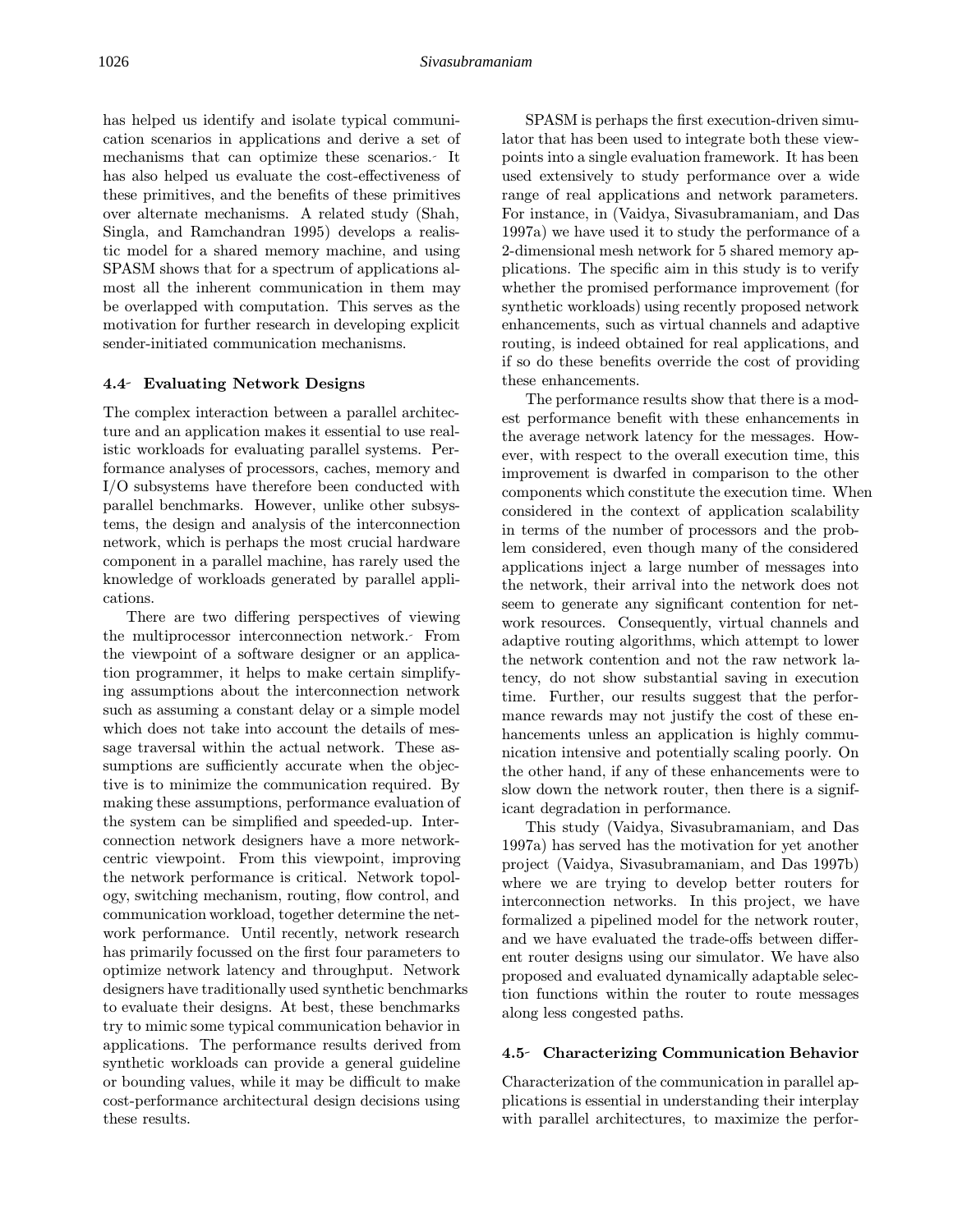mance of existing architectures and to design better architectures in the future. The communication traffic of a parallel application can be captured by three attributes namely the temporal, spatial and volume components. Temporal behavior is captured by the message generation rate, spatial behavior is expressed in terms of the message distribution or traffic pattern, and volume of communication is specified by the number of messages and the message length distribution. These three attributes together define the communication workload and have been used extensively in many types of architectural evaluations. In particular, one of the most extensively studied areas of research in parallel architectures is the interconnection networks. A plethora of network topologies that support various types of switching mechanism and message routing algorithms have been proposed to design scalable parallel machines. Performance analyses of all these networks either via simulation or analysis require the above three communication attributes.

In the previous subsection, we discussed two studies that have studied the network for real applications using execution-driven simulation. But, such a detailed simulation of the network makes the evaluation exceedingly slow. Mathematical models, on the other hand, do not suffer from this drawback. However, most of these models for interconnection networks have been accused of making unrealistic assumptions about the communication workload. It is not clear what different traffic patterns are generated by parallel applications and how these traffic patterns can be captured by a distribution function for subsequent study. Therefore, the credibility of many model-based performance results has been questioned frequently.

It is thus crucial to develop some formal techniques to capture the communication properties of parallel applications. The novelty of such a characterization is that these attributes can be useful for many divergent studies: a system architect can use the communication information for better architectural design; an algorithm developer can use the communication cost for better algorithm design and analysis; and a system analyst can develop more accurate performance models using realistic workloads.

In (Chodnekar et al. 1997) and (Seed, Sivasubramaniam, and Das 1997), we have embarked on characterizing the communication traffic generated by a spectrum of applications using SPASM. We conduct a detailed execution-driven simulation on a chosen network configuration for each application. The network logs the arrival of messages along with the time of arrival, length and destination information. These logs are then presented to a statistical package (SAS) for regression analysis to calculate the message generation rate, the message length distribution, and the destination distribution.

The results obtained from the analysis of the application traces show that the inter-arrival times of all applications except one can be fitted to known probability distribution functions, which are variations of exponential distribution. Also, the average message generation rate can be obtained for the underlying distribution. For the spectrum of applications considered, the message generation distribution can be expressed in terms of exponential, hypoexponential or weibull distributions. Our results also confirm that the spatial distributions of parallel applications can be captured mathematically. For the applications considered, the spatial distributions are uniform, bimodal uniform and univariate polynomial. The sensitivity of these results to different application and hardware parameters has also been studied. We have found that only the means of the distributions change as we vary many of the parameters. These results lead us closer to the belief that it is possible to abstract the communication properties of parallel applications in convenient mathematical forms that have wide applicability.

### 5- CONCLUDING REMARKS

Performance evaluation is an integral part of any systems design process to: evaluate the cost-effectiveness of a given design, compare different designs, and derive alternate designs. This process is particularly made more difficult for parallel systems where the complex interaction between application and architecture introduces several more degrees of freedom compared to their sequential counterparts.

Performance evaluation techniques should clearly isolate and quantify the different overheads in a parallel system execution that limit its scalability. Experimentation on the actual system, analytical modeling and simulation are three well-known techniques. But each has its own limitations. Execution-driven simulation offers the most promise because of its ability to study the parallel system accurately and in great detail in a non-intrusive manner. However, we need to confine ourselves to smaller systems with this technique, and complement the evaluation with mathematical models and experimentation to extrapolate performance for larger systems. In this paper, we have described one such simulator called SPASM that has been used extensively to study parallel architectures over a spectrum of applications. We have also briefly discussed five architectural projects that have used this simulator.

Recent trends show that a Network of Workstations (NOW) is a cost-effective solution for high performance computing. There are a wide range of ar